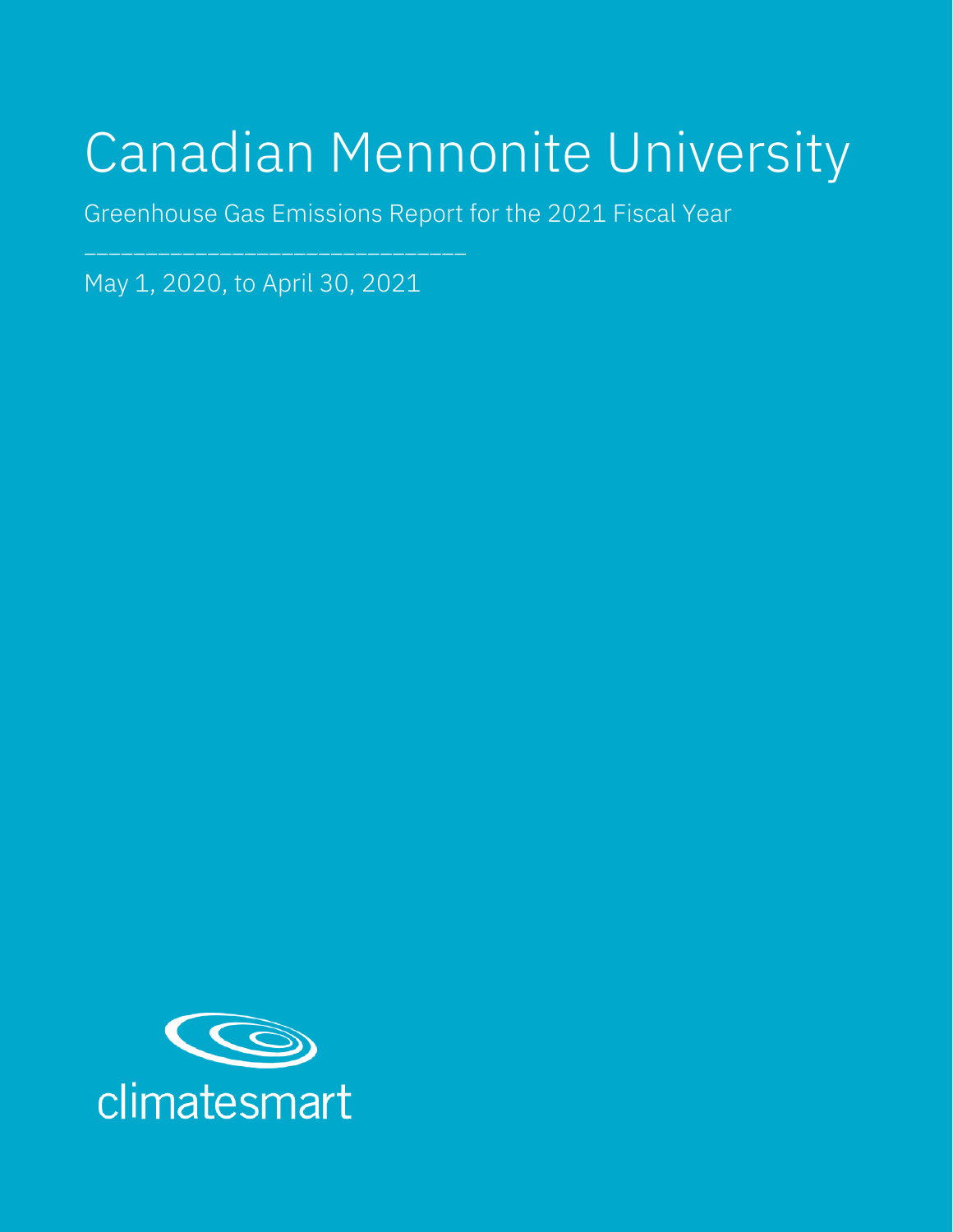# <span id="page-1-0"></span>**Contents**

| Canadian Mennonite University's 2021 fiscal year carbon footprint  2 |  |
|----------------------------------------------------------------------|--|
|                                                                      |  |
|                                                                      |  |
|                                                                      |  |

# Key terms

For further terms, see Climate Smart's [online glossary.](https://climatesmartbusiness.com/glossary/)

*Baseline GHG Emissions Inventory*: A comprehensive, quantified list of an organization's greenhouse gas emissions and sources for the initial reporting year (base year). The baseline GHG inventory is the level of greenhouse gas emissions against which future GHG inventories are compared.

*Biologically sequestered carbon*: Long-term carbon stored in biomass, such as forests, soils and peatland. Carbon is "locked" into organic matter through biological processes. This carbon can be released through e.g. burning of biomass as fuel or change in land use.

*Carbon Dioxide Equivalent (CO₂e)*: The universal unit for comparing the emissions from various greenhouse gases. The carbon dioxide equivalent for a gas is derived by multiplying the mass of the gas by the associated global warming potential (GWP). For example, the GWP for methane is 21. This means that emissions of one metric tonne of methane are equivalent to the emissions of 21 metric tonnes of carbon dioxide.

*Carbon Offset*: A project or activity that results in a given amount of greenhouse gases being avoided or reduced in one place, that is used to 'balance out' another's total GHG emissions. Emission reductions that are real, additional (beyond business as usual), measurable, permanent, and verified can generate offset credits. Credits are tradable certificates.

*Emission Factor*: A factor that converts activity data to GHG emission values, e.g. lbs of carbon dioxide emitted per barrel of fossil fuel consumed.

*Renewable energy certificates (RECs)*: RECs are tradable energy certificates representing proof that 1 megawatt-hour (MWh) of electricity was generated from an eligible renewable energy resource (e.g. solar or wind) and was fed into the electricity grid.

#### **Climate Smart at a glance**

Climate Smart, a [Radicle Group Company,](https://radiclebalance.com/) is an award-winning certified B Corp that has developed a practical and solutions-based program for SMEs to profitably track and reduce GHG emissions. Climate Smart emphasizes the business case for GHG reduction: operational efficiencies, cost savings, and competitive advantage.

Using an SME tailored approach, Climate Smart provides innovative tools and programming for our "host partners" on the front lines—cities, ports, airports, chambers, and financial institutions—to disrupt old economic trajectories and invest in more efficient technologies to deliver cleaner products and services.

Since 2007, Climate Smart has worked with 40+ host partners to engage over 1000 businesses to prepare for and participate in the low-carbon economy[. Case studies](https://climatesmartbusiness.com/case-studies/) from a sampling of 78 Climate Smart businesses show a total annual cost savings of \$2.6 million.

Climate Smart also links SMEs to global impacts through harnessing the power of SME derived data to inform estimates of emissions from SMEs at different geographical scales, through our [Business Energy and Emissions Profiles](http://beep.eco/) (BEEPs). Climate Smart was awarded the Grand Prize in the [2016 MIT Climate CoLab contest](https://climatesmartbusiness.com/2016/08/10/mit-salutes-vancouver-firm-for-climate-innovation/) and was judges' choice in 2018 for our BEEPs. We have produced BEEPs for cities across Canada and the US. Our goal is to produce 100 BEEPs across North America.

# **1000+ 5,148,000+**

Climate Smart certified businesses to date (trained or in training)

Total emissions measured by Climate Smart to date, in tonnes (t)  $CO<sub>2</sub>e$ 



Average reduction if businesses see a reduction between two years



Projected cost savings to a business, per tonne CO<sub>2</sub>e reduced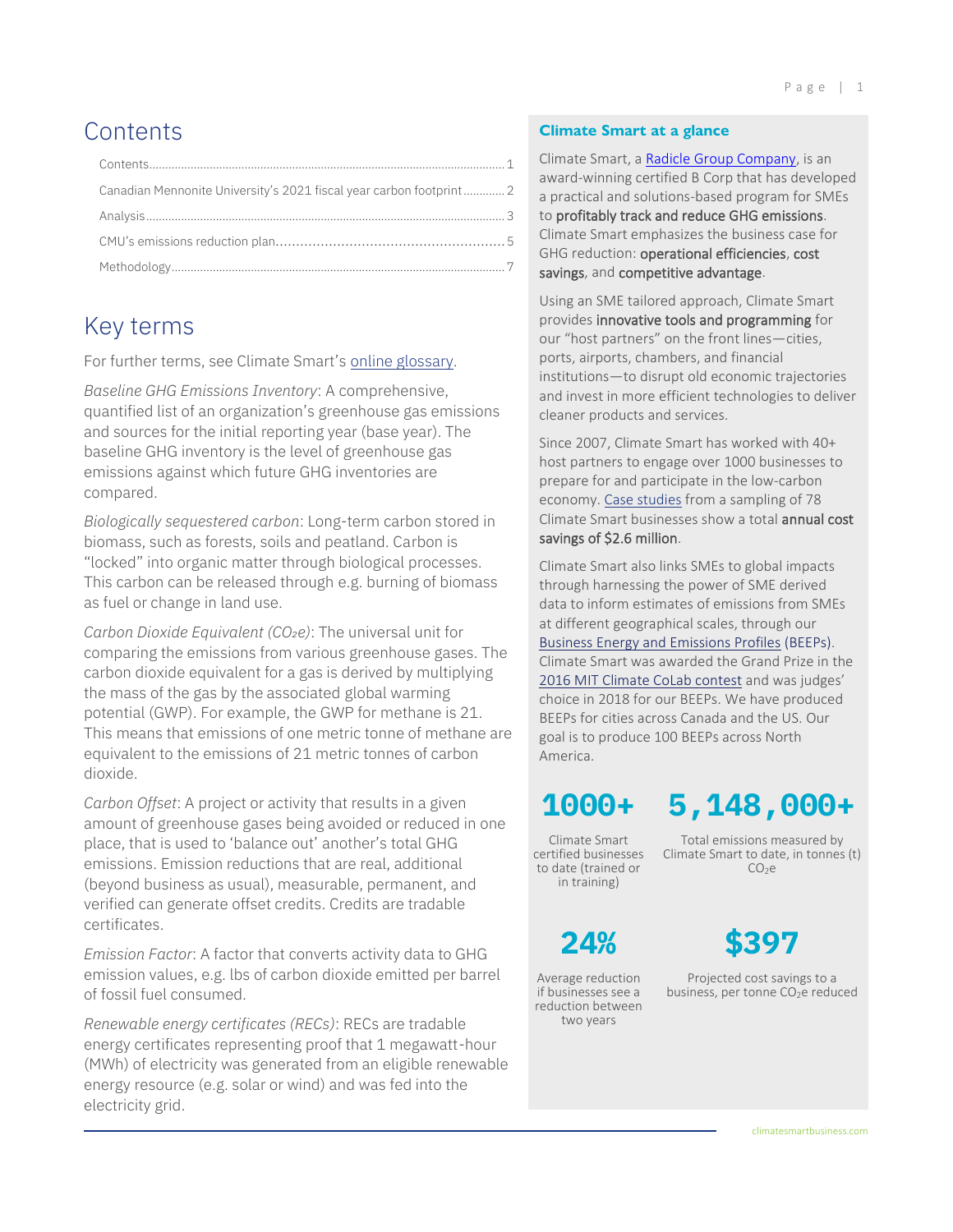## <span id="page-2-0"></span>Canadian Mennonite University's 2021 fiscal year carbon footprint

This report details the greenhouse gas emissions footprint for Canadian Mennonite University ("CMU") during the 2021 fiscal year, including the breakdown of emissions by source activity and CMU's plan to reduce their emissions going forwards. This report and inventory were compiled in compliance with the Greenhouse Gas Protocol [Corporate Accounting and Reporting Standard,](https://ghgprotocol.org/corporate-standard) Revised Edition.

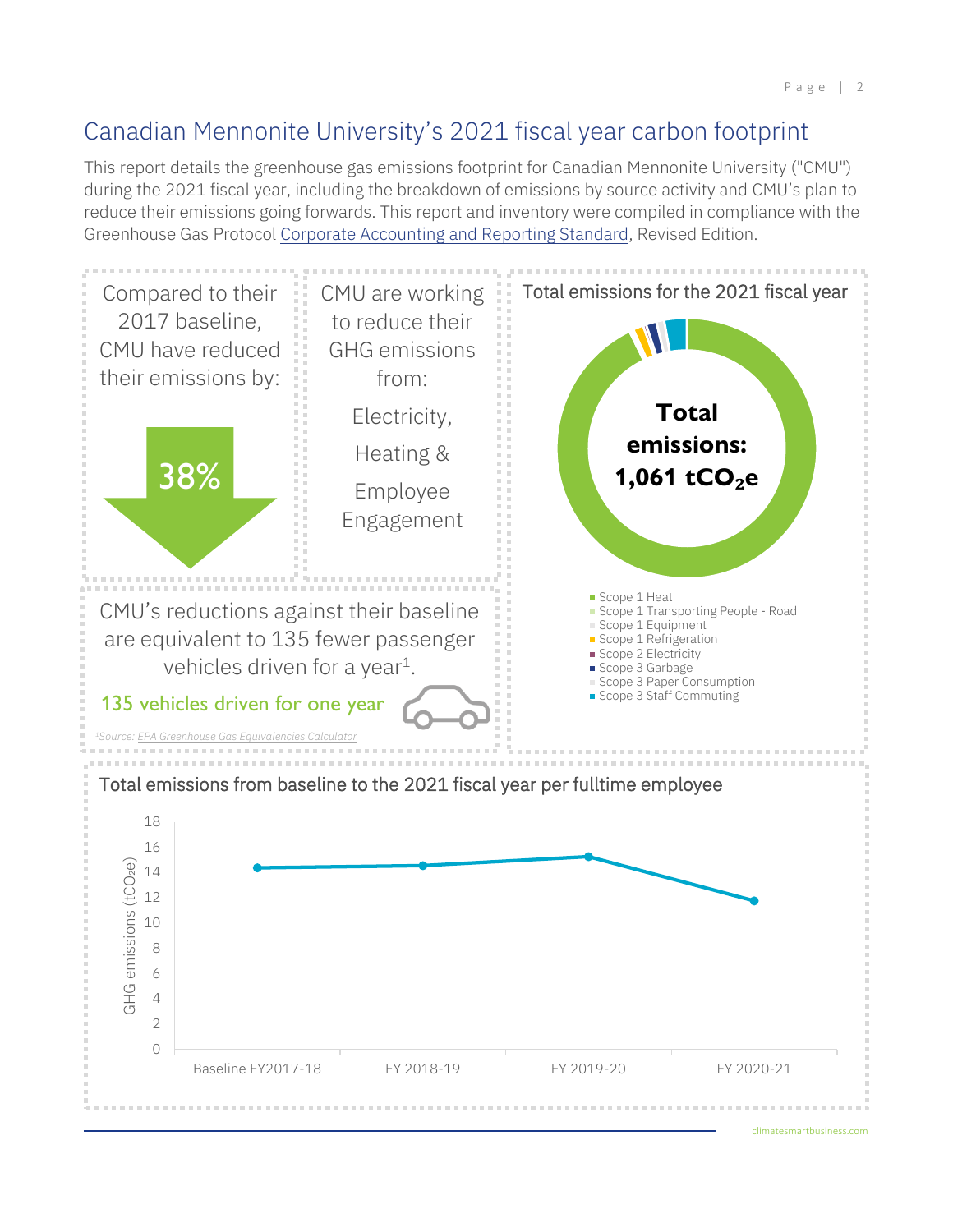# <span id="page-3-0"></span>Analysis

CMU measured its 4th greenhouse gas inventory with Climate Smart for the 2021 fiscal year (May 1, 2020, to April 30, 2021) and recorded emissions of 1,060.70 tonnes of carbon dioxide equivalent (tCO<sub>2</sub>e). Overall, CMU's emissions decreased by 38% (638.57 tCO<sub>2</sub>e) since their baseline year (2017-2018), with most of the reductions occurring in air travel and heating. CMU is Climate Smart certified for 2022.

The following sections present the breakdown of CMU's emissions for their 2021 fiscal year inventory by scope, as well as details of any emissions of CO<sub>2</sub> from combustion of biologically sequestered carbon and purchased offsets and renewable energy certificates (RECs).

#### Scope 1

Scope 1 emissions totalled 1002.91 tCO<sub>2</sub>e in CMU's 2021 fiscal year, down by 15% since their baseline year.

| Activity                      | <b>Baseline</b><br>FY2017-18<br>(tCO2e) | FY 2020-21<br>(tCO2e) | Absolute<br>Change<br>(tCO <sub>2</sub> e) | % Change | Justifications &<br><b>Additional Notes</b>         |
|-------------------------------|-----------------------------------------|-----------------------|--------------------------------------------|----------|-----------------------------------------------------|
| Scope 1                       |                                         |                       |                                            |          |                                                     |
| Heat                          | 1,078.76                                | 983.85                | $-94.91$                                   | $-9%$    | As a result of Covid<br>closures                    |
| Transporting People -<br>Road | 31.58                                   | 2.51                  | $-29.07$                                   | $-92%$   | Due to the Outtatown<br>program being<br>eliminated |
| Equipment                     | 3.72                                    | 2.92                  | $-0.79$                                    | $-21%$   | Year over year variation                            |
| Refrigeration                 | 68.86                                   | 13.62                 | $-55.23$                                   | $-80%$   | Due to the high top up<br>during 2017-2018          |
| <b>Grand Total</b>            | 1,182.91                                | 1,002.91              | $-180.00$                                  | $-15%$   |                                                     |

## Scope 2

Scope 2 emissions totalled 4.15 tCO2e in CMU's 2021 fiscal year, down by 61% since their baseline year.

| Activity           | <b>Baseline</b><br>FY2017-18<br>(tCO2e) | FY 2020-21<br>(tCO2e) | Absolute<br>Change<br>(tCO <sub>2</sub> e) | % Change | Justifications &<br><b>Additional Notes</b>                                 |
|--------------------|-----------------------------------------|-----------------------|--------------------------------------------|----------|-----------------------------------------------------------------------------|
| Scope 2            |                                         |                       |                                            |          |                                                                             |
| Electricity        | 10.69                                   | 4.15                  | $-6.55$                                    | $-61%$   | As a result of Covid<br>closures and the change<br>in MB grid factor change |
| <b>Grand Total</b> | 10.69                                   | 4.15                  | $-6.55$                                    | $-61%$   |                                                                             |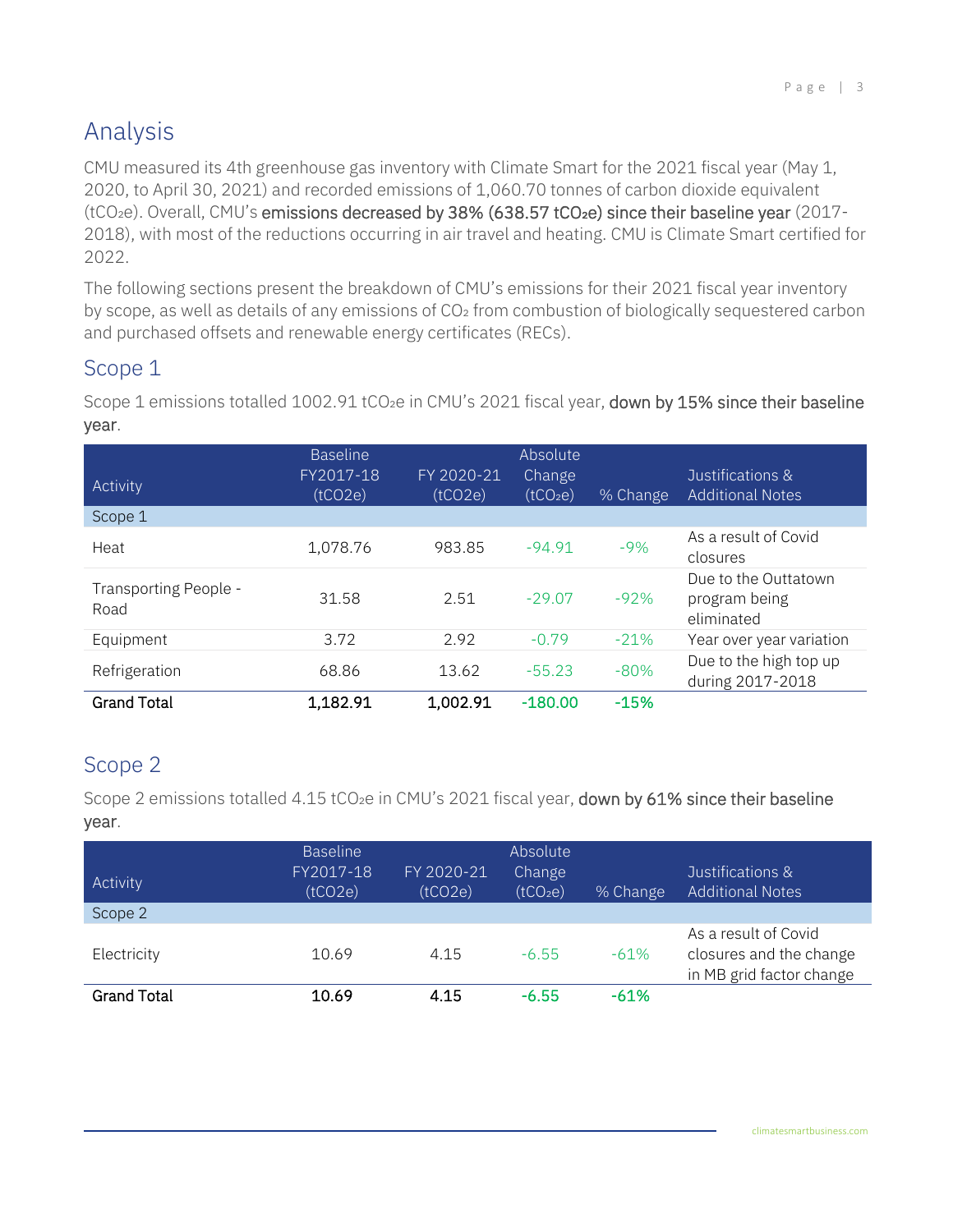#### Market based emission factors

The 2015 [GHG Protocol Scope 2 guidance](https://ghgprotocol.org/scope_2_guidance) requires companies to report their Scope 2 emissions in two ways: location-based (reflecting grid emission factors), and market-based (using supplier specific emissions factors and/or those from contractual instruments such as renewable energy certificates - RECs). The table below shows emissions from purchased electricity calculated using these two methods. Note that location-based values were used to calculate the baseline year scope 2 emissions and are shown on the emissions summary charts presented in this report.

|                                                         | Category of instruments kWh |           | Total tCO <sub>2</sub> e |
|---------------------------------------------------------|-----------------------------|-----------|--------------------------|
| Location-based Calculation <sup>1</sup>                 | Provincial average          | 2,532,832 | 4.15                     |
| Supplier Specific Market-based Calculation <sup>2</sup> | MB Hydro                    | 2,532,832 |                          |

#### Scope 3

Scope 3 emissions totalled 53.64 tCO<sub>2</sub>e in CMU's 2021 fiscal year, down by 89% since their baseline year.

| Activity                  | <b>Baseline</b><br>FY2017-18<br>(tCO2e) | FY 2020-21<br>(tCO2e) | Absolute<br>Change<br>(tCO <sub>2</sub> e) | $\%$<br><b>Change</b> | Justifications & Additional<br><b>Notes</b> |
|---------------------------|-----------------------------------------|-----------------------|--------------------------------------------|-----------------------|---------------------------------------------|
| Scope 3                   |                                         |                       |                                            |                       |                                             |
| Garbage                   | 27.47                                   | 13.78                 | $-13.69$                                   | $-50\%$               |                                             |
| Paper Consumption         | 16.76                                   | 10.18                 | $-6.58$                                    | $-39%$                | As a result of Covid                        |
| <b>Staff Commuting</b>    | 75.73                                   | 29.68                 | $-46.04$                                   | $-61%$                | closures                                    |
| Transporting People - Air | 385.70                                  | 0.00                  | $-385.70$                                  | $-100%$               |                                             |
| <b>Grand Total</b>        | 505.65                                  | 53.64                 | $-452.01$                                  | $-89%$                |                                             |

#### Release of sequestered carbon

Direct CO<sub>2</sub> emissions arising from the combustion of biologically sequestered carbon, such as from burning biomass or biofuels, are reported seperately from the scopes. For CMU's 2021 fiscal year inventory, there was no reported release of sequestered carbon.

#### Offsets & renewable energy certificates

CMU did not purchase offsets or renewable energy certificates in 2021.

<sup>1</sup> Emission Factor based on Environment and Climate Change Canada: National Inventory Report, 2020.

<sup>2</sup> Emission Factor based on MB Hydro from electricity generation, 2018.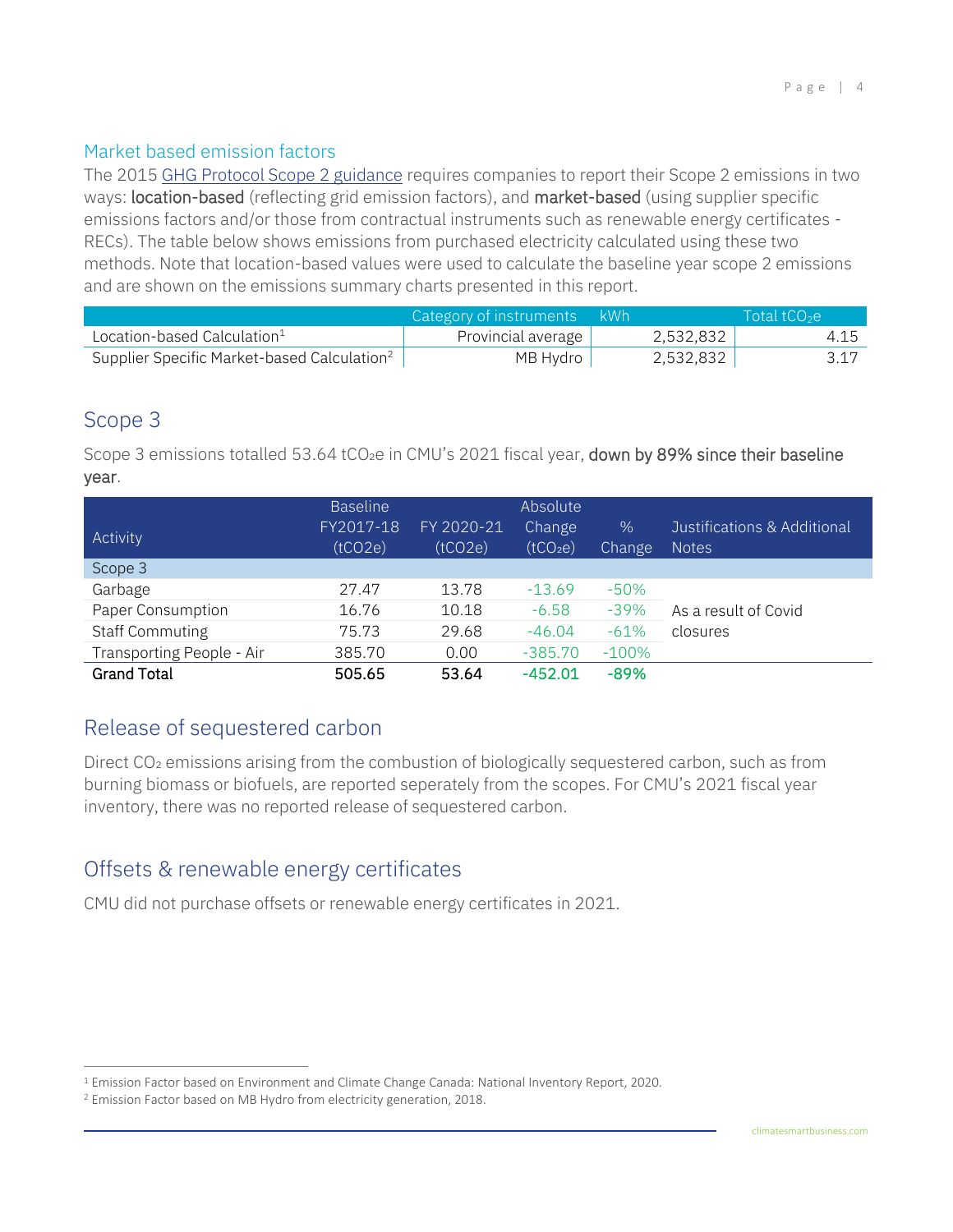# <span id="page-5-0"></span>CMU's emissions reduction plan

To date, CMU has worked to minimize their emissions by focusing on strategies aimed at electricity, heating, transportation. CMU's current reduction plan is shown below.

| Category    | Strategy                                                                                            | <b>Considering</b> | Planned | Implemented |
|-------------|-----------------------------------------------------------------------------------------------------|--------------------|---------|-------------|
|             | Make use of natural lighting as much as possible                                                    |                    |         |             |
|             | Use standby settings on electronics                                                                 |                    |         |             |
|             | Set computers to power saving mode                                                                  |                    |         |             |
|             | Put up signage to help people remember to turn                                                      |                    |         |             |
|             | off lights and equipment                                                                            |                    |         |             |
|             | Regularly monitor your usage through your online                                                    |                    |         |             |
|             | account with your utility provider to identify                                                      |                    |         |             |
|             | inefficiencies                                                                                      |                    |         |             |
|             | Implement a policy that all office-based                                                            |                    |         |             |
|             | equipment and lighting is turned off when not in                                                    |                    |         |             |
|             | use                                                                                                 |                    |         |             |
|             | Implement a policy that all non-office-based                                                        |                    |         |             |
|             | equipment is turned off when not in use                                                             |                    |         |             |
|             | Replace incandescent lightbulbs with light-                                                         |                    |         |             |
| Electricity | emitting diodes                                                                                     |                    |         |             |
|             | Replace fluorescent tube lighting with LED tubes<br>Replace older fluorescent lighting with higher- |                    |         |             |
|             | efficiency models                                                                                   |                    |         |             |
|             | Purchase/install energy efficient office equipment                                                  |                    |         |             |
|             | as old ones expire                                                                                  |                    |         |             |
|             | Replace desktop computers with laptops at their                                                     |                    |         |             |
|             | end of life                                                                                         |                    |         |             |
|             | Install occupancy sensors in common areas                                                           |                    |         |             |
|             | Use variable-frequency drives (VFD) to improve                                                      |                    |         |             |
|             | efficiency                                                                                          |                    |         |             |
|             | Applied for a grant with Heritage Manitoba to                                                       |                    |         |             |
|             | develop a conservation plan for the Heritage                                                        |                    |         |             |
|             | Designated building with the highest electricity                                                    |                    |         |             |
|             | usage. This plan would look to explore where the                                                    |                    |         |             |
|             | consumption is coming from and plan for                                                             |                    |         |             |
|             | reductions.                                                                                         |                    |         |             |
|             | Ensure bay doors in warehouses and workshops                                                        |                    |         |             |
|             | are closed when not in use                                                                          |                    |         |             |
|             | Implement a regular maintenance program                                                             |                    |         |             |
|             | Check settings on programmable thermostats (if                                                      |                    |         |             |
| Heat        | installed) so that heat is turned down in the                                                       |                    |         |             |
|             | evenings and on weekends                                                                            |                    |         |             |
|             | Install programmable thermostats                                                                    |                    |         |             |
|             | Insulate piping                                                                                     |                    |         |             |
|             | Assess condition of weather stripping and install                                                   |                    |         |             |
|             | new as needed                                                                                       |                    |         |             |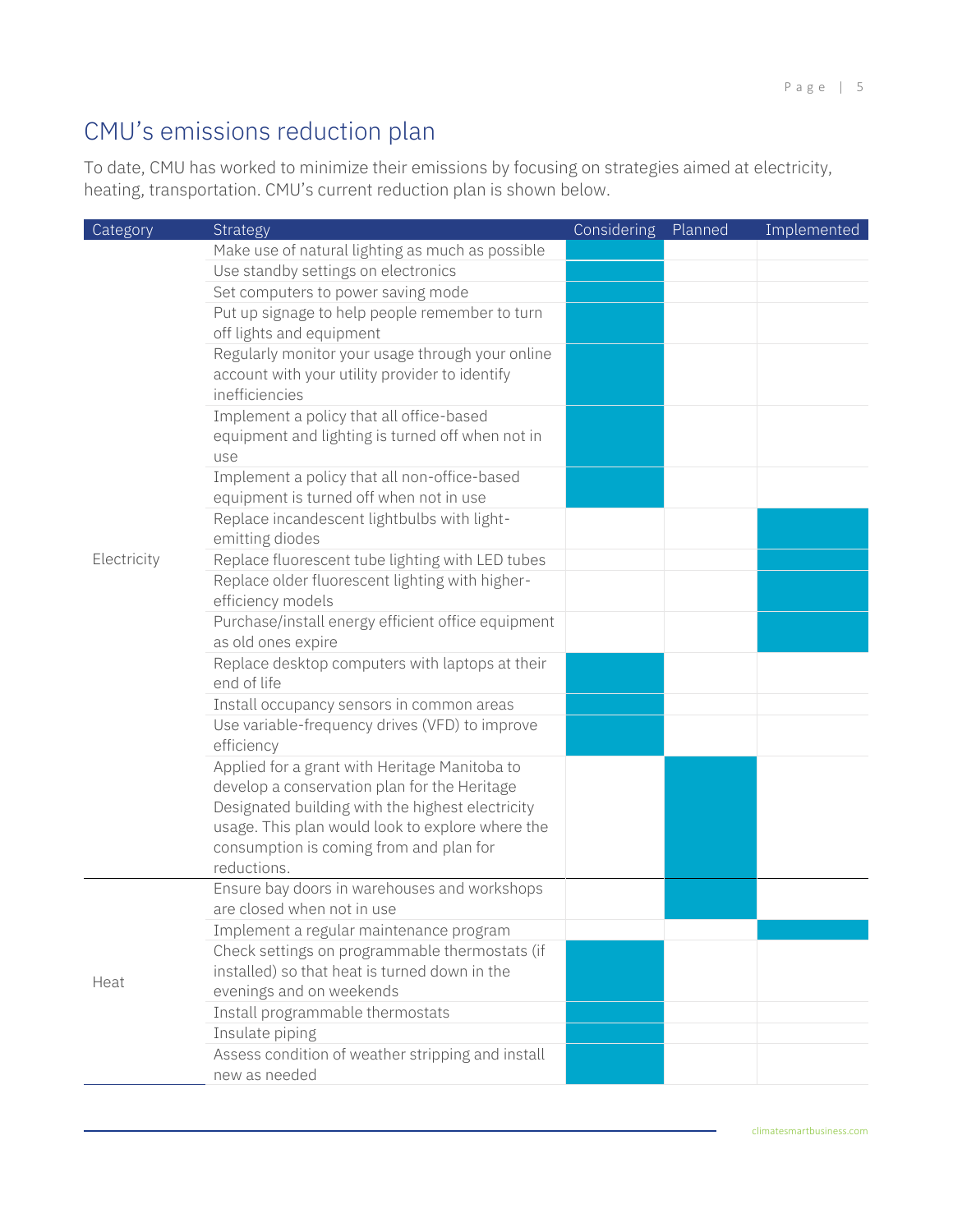| Category       | Strategy                                             | <b>Considering</b> | Planned | Implemented |
|----------------|------------------------------------------------------|--------------------|---------|-------------|
|                | Substitute electric heat in the place of natural gas |                    |         |             |
|                | in cases where temperature throughout your           |                    |         |             |
|                | space is uneven                                      |                    |         |             |
|                | Install energy efficient windows                     |                    |         |             |
|                | Install or upgrade building insulation               |                    |         |             |
|                | Applied for a grant with Heritage Manitoba to        |                    |         |             |
|                | develop a conservation plan for the Heritage         |                    |         |             |
|                | Designated building. This plan would look to         |                    |         |             |
|                | explore opportunities for increased insulation and   |                    |         |             |
|                | efficiency in a building that can                    |                    |         |             |
|                | not be addressed in conventional ways.               |                    |         |             |
|                | Engage employees to consider lower carbon            |                    |         |             |
|                | modes of travel where possible for business trips    |                    |         |             |
|                | Promote carpooling to work by installing a ride      |                    |         |             |
|                | share board or facilitating participating in local   |                    |         |             |
|                | carpooling program                                   |                    |         |             |
|                | Promote public transit by providing (discounted)     |                    |         |             |
|                | transit passes to employees                          |                    |         |             |
|                | Reduce business travel using teleconferencing /      |                    |         |             |
| Transportation | videoconferencing                                    |                    |         |             |
|                | Participate in Ride-to-Work Week or similar          |                    |         |             |
|                | programs                                             |                    |         |             |
|                | Provide bicycle parking                              |                    |         |             |
|                | Provide EV charging stations                         |                    |         |             |
|                | Provide shower facilities                            |                    |         |             |
|                | Provide change room(s)                               |                    |         |             |
|                | Implement a regular vehicle maintenance              |                    |         |             |
|                | program                                              |                    |         |             |
|                | Purchase or lease electric vehicles                  |                    |         |             |
|                | Put up signage to increase staff paper awareness     |                    |         |             |
| Paper          | Re-use paper                                         |                    |         |             |
|                | Purchase paper with recycled content                 |                    |         |             |
|                | Increase waste diversion from landfill through       |                    |         |             |
| Waste          | improved signage and other employee                  |                    |         |             |
|                | engagement activities                                |                    |         |             |
|                | Install faucet aerators on high-use taps             |                    |         |             |
| Water          | Install low-flow toilets                             |                    |         |             |
|                | Install rainwater harvesting system for specific     |                    |         |             |
|                | operations                                           |                    |         |             |
|                | Communicate to staff why your company is             |                    |         |             |
|                | getting Climate Smart certified and how they can     |                    |         |             |
| Employee       | get involved                                         |                    |         |             |
| engagement     | Solicit ideas for greening operations from staff     |                    |         |             |
|                | Install a green board to communicate GHG             |                    |         |             |
|                | emissions reduction initiatives and other            |                    |         |             |
|                | sustainability-related activities                    |                    |         |             |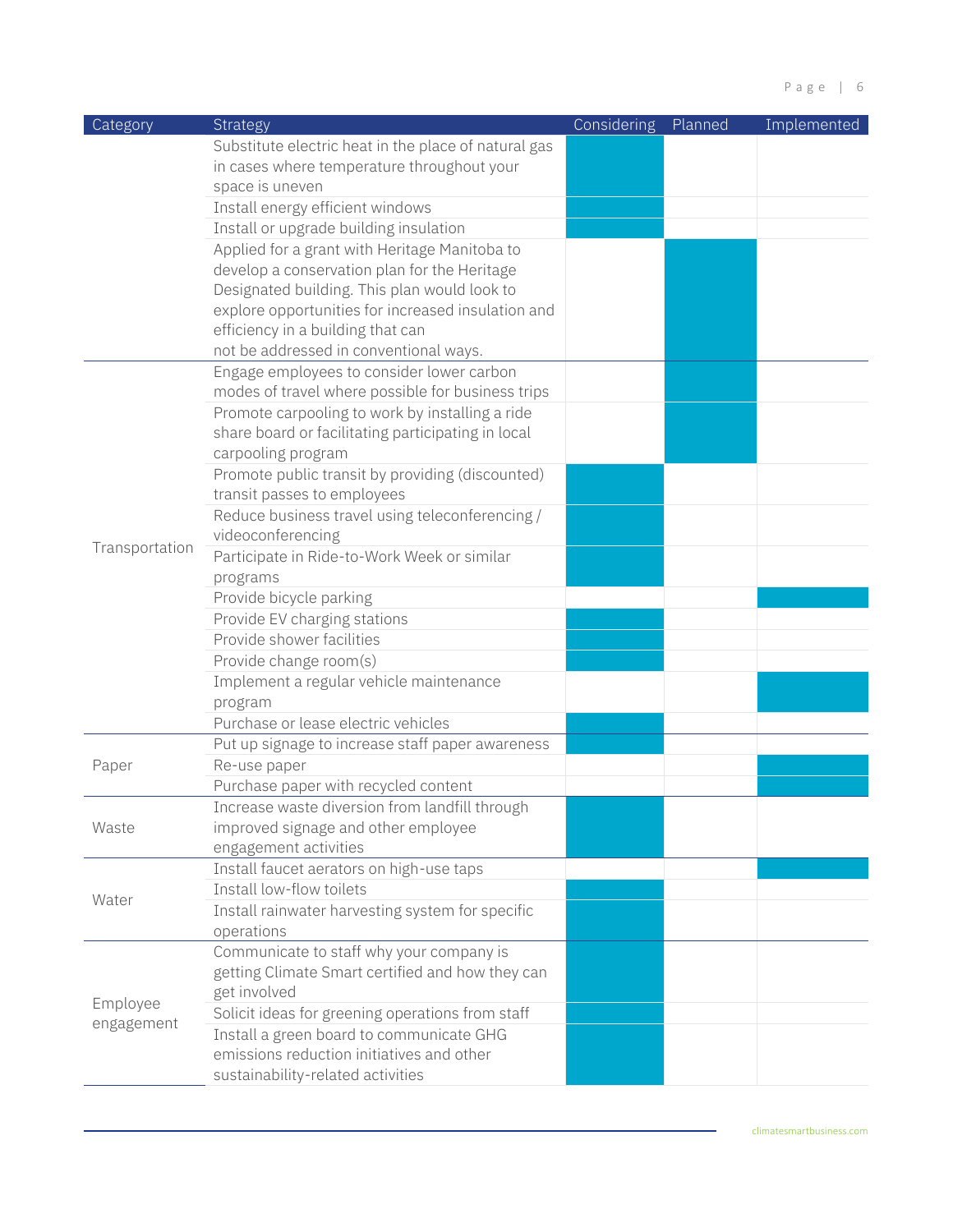| Category | Strategy                                                                                                                                 | Considering | Planned | Implemented |
|----------|------------------------------------------------------------------------------------------------------------------------------------------|-------------|---------|-------------|
|          | Establish an employee green team to help<br>develop and coordinate GHG emissions reduction<br>initiatives                                |             |         |             |
|          | Develop and include sustainability policy in<br>operations and/or employee manual                                                        |             |         |             |
|          | Regularly report to staff on GHG emissions<br>reduction initiatives and progress                                                         |             |         |             |
|          | Looking to add a Sustainable CMU tab on our<br>website to track the Climate Smart program.<br>Where students, staff and faculty can find |             |         |             |
|          | information on upcoming events, plans and ways<br>they can contribute to CMU's sustainability<br>initiatives.                            |             |         |             |

Going forwards, CMU will continue to work to reduce their emissions through strategies aimed at heating, transportation, and staff engagement.

# <span id="page-7-0"></span>Methodology

As a Climate Smart certified business, CMU conducted its GHG emissions inventory according to the Greenhouse Gas Protocol [Corporate Accounting and Reporting Standard,](https://ghgprotocol.org/corporate-standard) Revised Edition. The GHG Protocol is an internationally recognized standard published by the World Resources Institute and the World Business Council on Sustainable Development.

## Organizational Boundaries

CMU used the operational control approach to determine its organizational boundary and included in its inventory all facilities over which it has operational control. The data captured in CMU's inventory corresponds to their operations at 500 Shaftesbury Blvd., Winnipeg, MB, R3P 2N2

## Inventory Boundaries

The GHG Protocol requires the inclusion of Scope 1 and 2 emissions and suggests including Scope 3 emissions from activities relevant to an organization's business and goals, and for which reliable data can be obtained. CMU included emissions from the following activities under Scopes 1, 2 and 3:

- **Scope 1:** includes direct GHG emissions from sources that are owned or controlled by the reporting company or organization
	- o fuel consumed by company owned vehicles
	- o natural gas for heating
- Scope 2: includes indirect GHG emissions from purchased electricity and purchased heat o purchased electricity
- Scope 3: includes indirect GHG emissions that are consequences of the reporting company's operations but occur at sources owned by another company
	- o business travel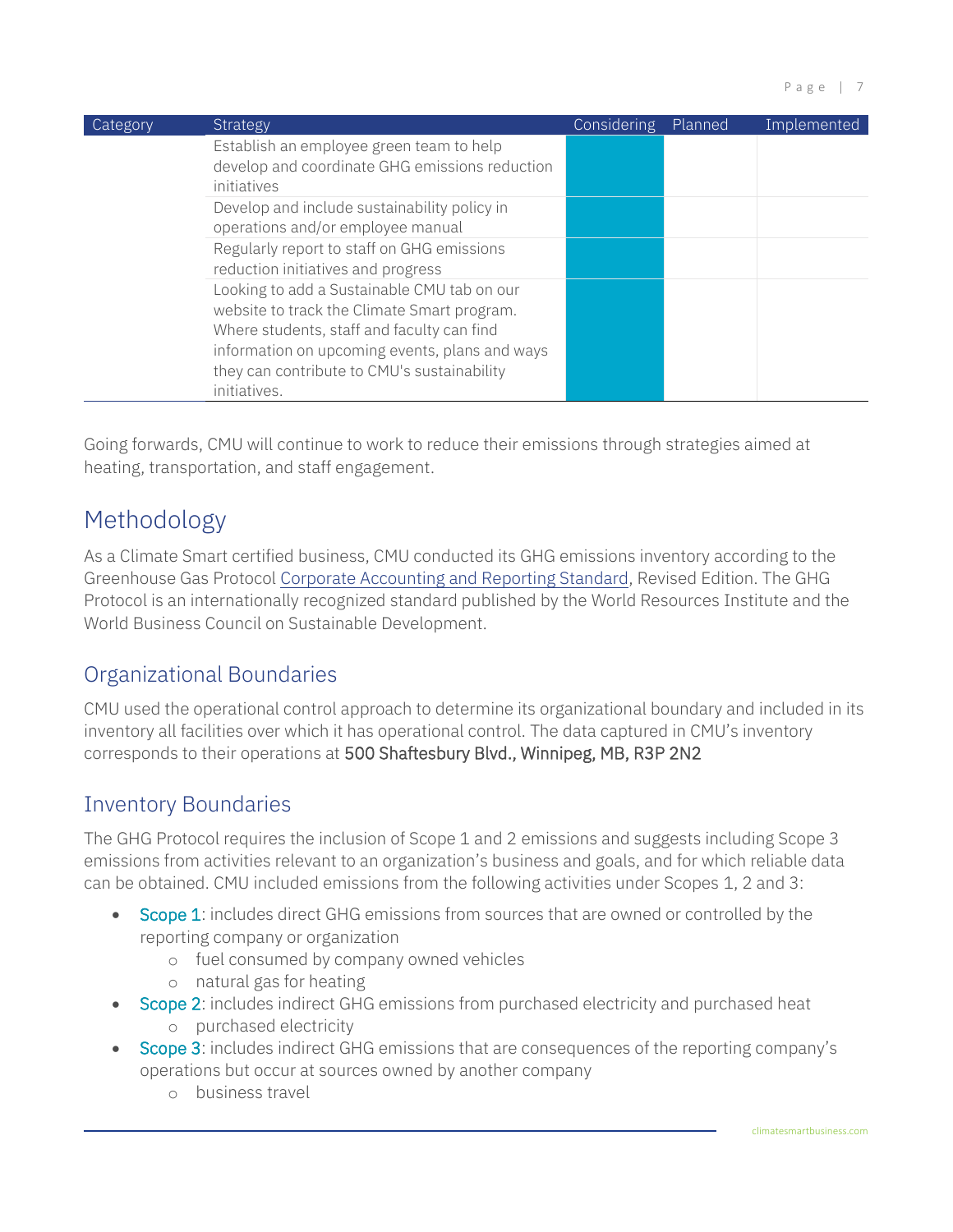- o garbage
- o paper consumption
- o staff commuting

Scope 3 emissions from student commute and third-party shipping data has been excluded from this inventory.

#### Emission factors

This inventory was conducted using the emissions factors from the Climate Smart web-based greenhouse gas management tool. The Climate Smart GHG management tool was designed for adherence to the GHG Protocol. Climate Smart's emission factors come from a variety of sources, such as Environment Canada, the GHG Protocol Initiative, the US Environmental Protection Agency and the Intergovernmental Panel on Climate Change. Climate Smart reviews its emission factors annually to update them based on refined industry methodology and changing electricity grids.

Climate Smart also acknowledges that complete adherence to the Protocol requires the seven major greenhouse gases to be accounted for separately and is working towards adding this feature at a future date. Further details on Climate Smart's emission factors, their sources, and methodology for updating them are available upon request to [info@climatesmartbusiness.com.](mailto:info@climatesmartbusiness.com)

## Sources of data included

CMU used the following sources of data to estimate their greenhouse gas emissions for the 2021 fiscal year:

| Activity                                         | Data source                                                                                                                                                                                                                                   |
|--------------------------------------------------|-----------------------------------------------------------------------------------------------------------------------------------------------------------------------------------------------------------------------------------------------|
| Electricity > Purchased                          | The total kilowatt-hours of electricity used, based on utility bills, were entered<br>into the Climate Smart software tool.                                                                                                                   |
| Heat > Generated                                 | The total giga-joules of natural gas used were entered based on utility bills.                                                                                                                                                                |
| Transporting People > Vehicles<br>you own > Road | The total litres of fuel used were entered.                                                                                                                                                                                                   |
| <b>Staff Commuting</b>                           | The distance commuted by each mode of transport was entered based on<br>staff commuting survey.                                                                                                                                               |
| Equipment > Equipment you<br>own                 | The total litres of fuel used by equipment were entered.                                                                                                                                                                                      |
| Garbage                                          | The total estimated weight of garbage was entered into the Climate Smart<br>tool.                                                                                                                                                             |
| Paper Consumption                                | The paper type, paper bond weight, number of reams used and post-<br>consumer recycled content were entered. The paperweight and paper type<br>were entered into the paper calculator (http://papercalculator.org) to<br>calculate emissions. |
| Refrigeration                                    | The total weight of refrigerant top-ups was entered based on maintenance<br>invoices.                                                                                                                                                         |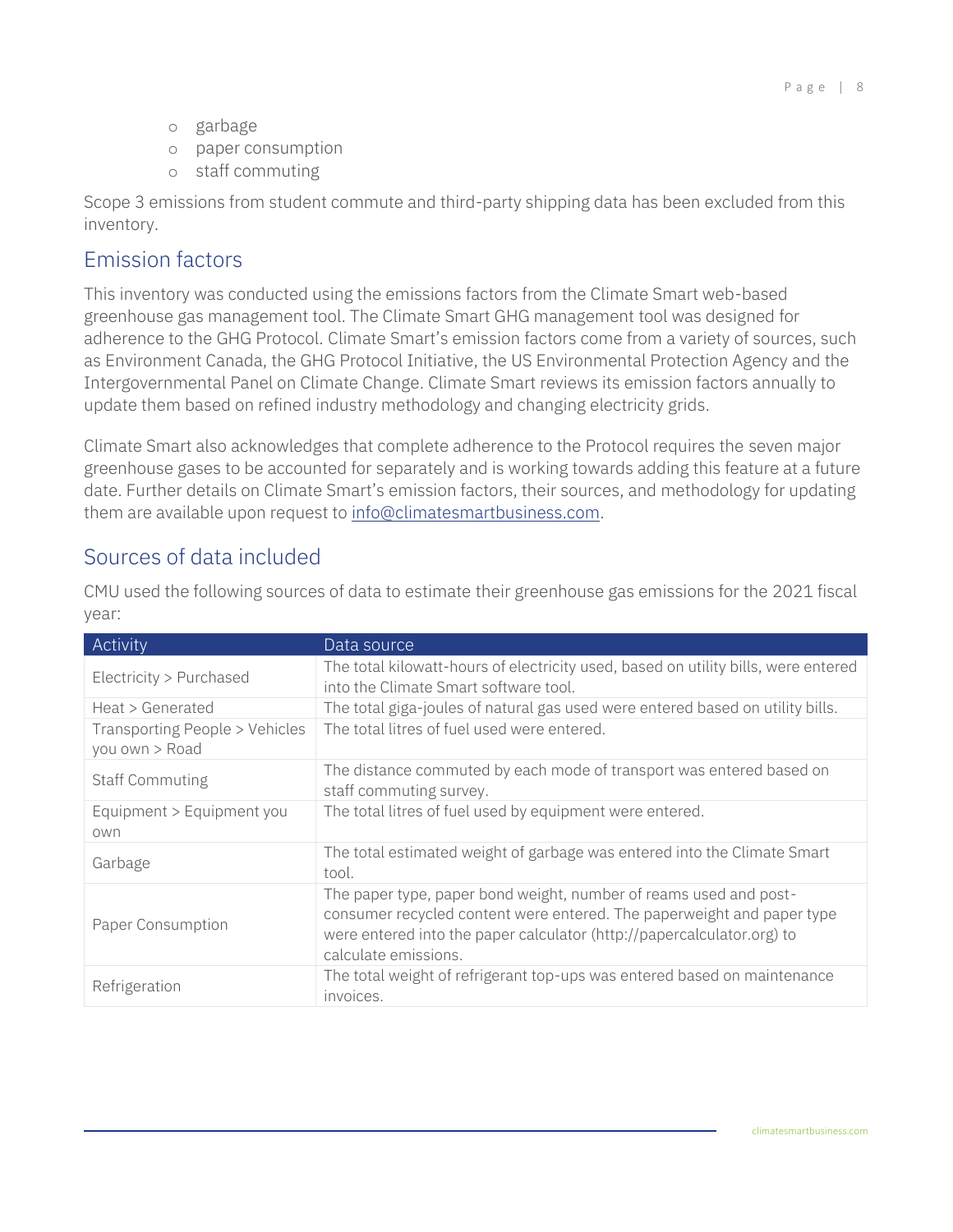## Recalculation

Climate Smart recommends a recalculation of baseline emissions if a change occurs that would equate to a change equal to or greater than five percent of company's total annual emissions. Situations triggering recalculation include structural changes (e.g. the acquisition or divestment of business units); changes in calculation methodology or improvements in accuracy of emission factors/activity data; or discovery of significant or cumulative errors.

During the review of CMU's 2018 & 2019 fiscal year inventories, there was an error found in the garbage and equipment data reporting methodology. As a result, the emissions have been recalculated for the baseline fiscal 2017-2018 inventory. Furthermore, a decision was made to exclude the MSC 13 location from the future inventories due to lack of operational control at this location. To maintain consistency of the reporting, the baseline emissions for this location has been taken out of the inventory.

Overall, all these changes didn't result in more than 5% change in the overall inventory but the recalculation was completed regardless to maintain the consistency of the data methodology year over year. See the table below for the impact of these recalculation:

| Recalculated inventory<br>Category impacted |                                | tCO2e Before recalculation | tCO2e After recalculation |
|---------------------------------------------|--------------------------------|----------------------------|---------------------------|
|                                             | Garbage                        | 6.34                       | 27.47                     |
|                                             | Equipment - Diesel             | 6.62                       | 3.72                      |
| Baseline FY2017-18                          | Electricity emissions - MSC 13 | 0.06                       | 0.00                      |
|                                             | Total inventory emissions      | 1681.40                    | 1699.26                   |
|                                             | % Difference after changes     | 1%                         |                           |